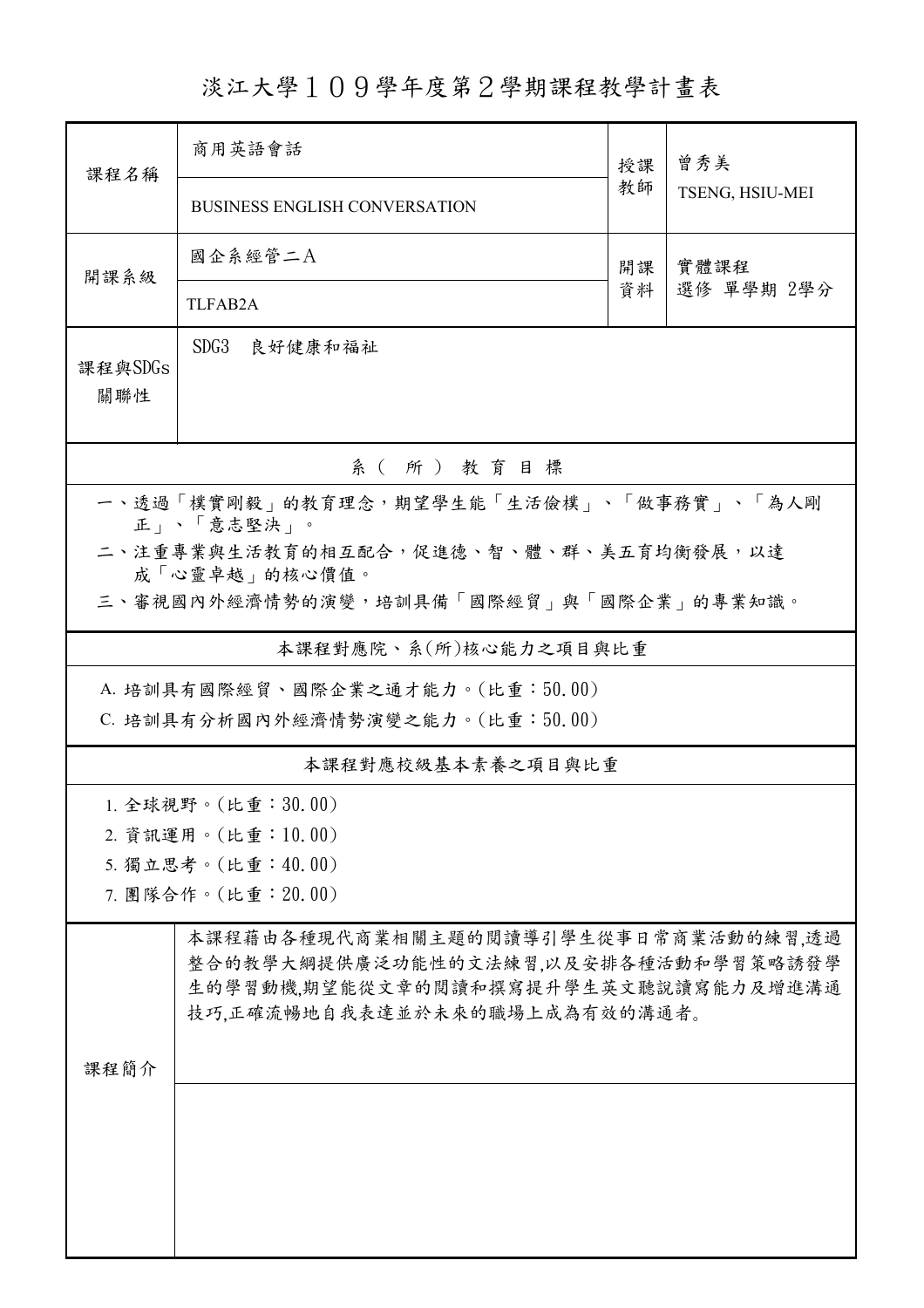This course is designed to offer (1) modern business-related topics to engage students and involve them in the practice of everyday business communication, (2) an integrated grammar syllabus offering extensive functional practice, and (3) varied activities and learning strategies to motivate and support students in their studies. It aims to build the students' confidence in expressing themselves correctly and fluently, and enable them to become effective communicators in their future business careers.

本課程教學目標與認知、情意、技能目標之對應

將課程教學目標分別對應「認知(Cognitive)」、「情意(Affective)」與「技能(Psychomotor)」 的各目標類型。

一、認知(Cognitive):著重在該科目的事實、概念、程序、後設認知等各類知識之學習。

二、情意(Affective):著重在該科目的興趣、倫理、態度、信念、價值觀等之學習。

三、技能(Psychomotor):著重在該科目的肢體動作或技術操作之學習。

| 序<br>號         | 教學目標(中文)                     |                                                                          |            | 教學目標(英文)                                                                                                                                                                                                           |                   |  |  |  |
|----------------|------------------------------|--------------------------------------------------------------------------|------------|--------------------------------------------------------------------------------------------------------------------------------------------------------------------------------------------------------------------|-------------------|--|--|--|
| 1              | 場上有效的商業溝通.                   |                                                                          |            | 學習與練習中級程度商業英語會話  Students learn and practice intermediate level of<br>之聽說讀寫的表達技巧,以利未來職 English listening, speaking, reading and writing skills<br>for effective future business communication in the<br>workplace. |                   |  |  |  |
|                | 教學目標之目標類型、核心能力、基本素養教學方法與評量方式 |                                                                          |            |                                                                                                                                                                                                                    |                   |  |  |  |
| 序<br>號         | 目標類型                         | 院、系(所)<br>核心能力                                                           | 校級<br>基本素養 | 教學方法                                                                                                                                                                                                               | 評量方式              |  |  |  |
| 1              | 認知                           | AC                                                                       | 1257       | 講述、討論、模擬                                                                                                                                                                                                           | 測驗、討論(含課<br>堂、線上) |  |  |  |
|                | 授課進度表                        |                                                                          |            |                                                                                                                                                                                                                    |                   |  |  |  |
| 週              | 日期起訖                         |                                                                          |            | 內 容 (Subject/Topics)                                                                                                                                                                                               | 備註                |  |  |  |
|                | $110/02/22$ ~<br>110/02/28   | Course introduction; Selling yourself (Unit 1)                           |            |                                                                                                                                                                                                                    |                   |  |  |  |
| $\overline{c}$ | $110/03/01$ ~<br>110/03/07   | Selling yourself (Unit 1)                                                |            |                                                                                                                                                                                                                    |                   |  |  |  |
| 3              | $110/03/08$ ~<br>110/03/14   | Selling yourself (Unit 1)                                                |            |                                                                                                                                                                                                                    |                   |  |  |  |
|                | $110/03/15$ ~<br>110/03/21   | Selling yourself (Unit 1); Building self-confidence<br>(Unit 2)          |            |                                                                                                                                                                                                                    |                   |  |  |  |
| 5              | $110/03/22$ ~<br>110/03/28   | Building self-confidence (Unit 2)                                        |            |                                                                                                                                                                                                                    |                   |  |  |  |
| 6              | $110/03/29$ ~<br>110/04/04   | Building self-confidence (Unit 2)                                        |            |                                                                                                                                                                                                                    |                   |  |  |  |
| 7              | $110/04/05$ ~<br>110/04/11   | Building self-confidence (Unit 2); Effective job<br>application (Unit 4) |            |                                                                                                                                                                                                                    |                   |  |  |  |
| 8              | $110/04/12$ ~<br>110/04/18   | Effective job application (Unit 4)                                       |            |                                                                                                                                                                                                                    |                   |  |  |  |
| $\mathbf Q$    | $110/04/19$ ~<br>110/04/25   | Effective job application (Unit 4)                                       |            |                                                                                                                                                                                                                    |                   |  |  |  |
|                |                              |                                                                          |            |                                                                                                                                                                                                                    |                   |  |  |  |